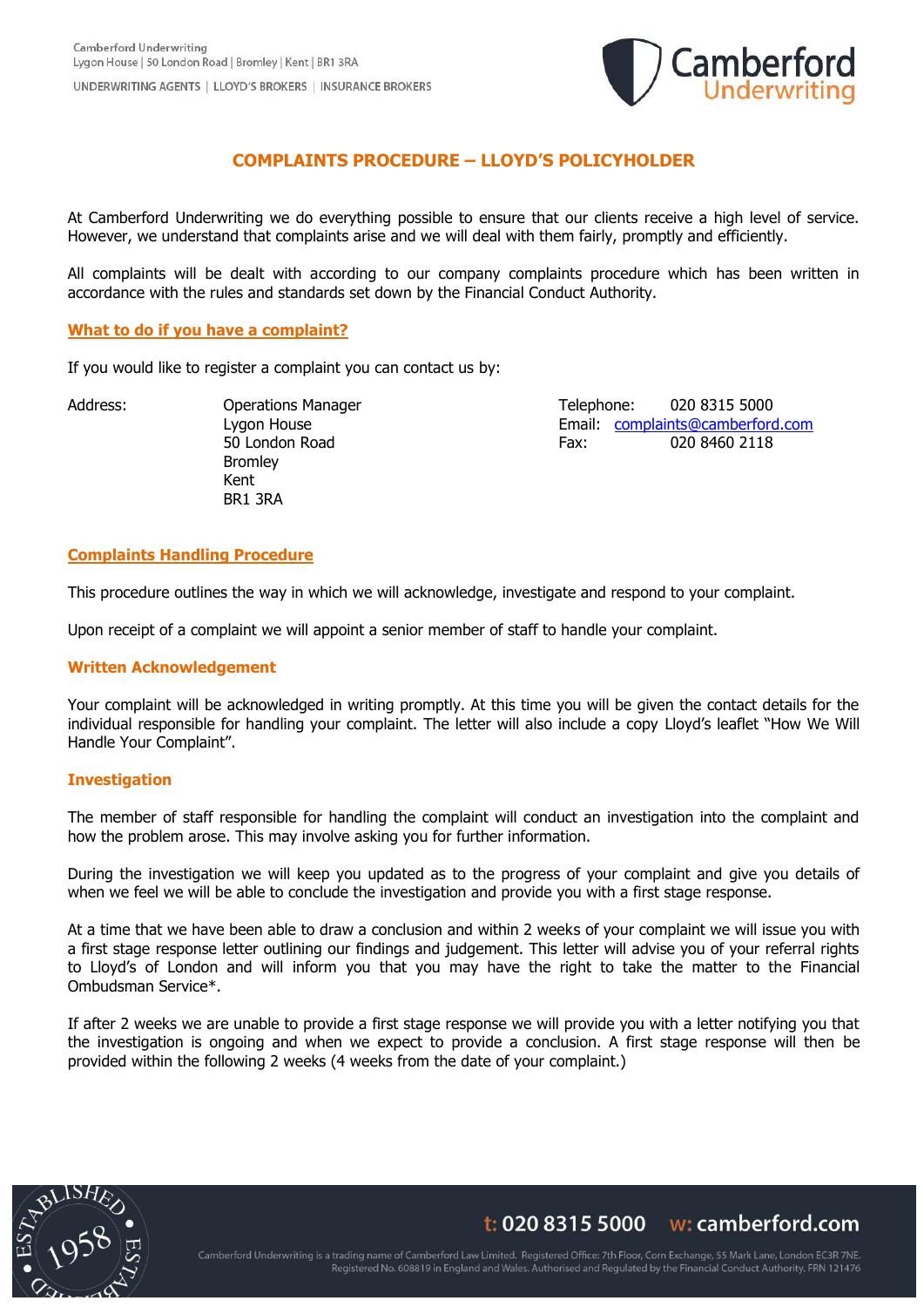#### **Should you remain dissatisfied:**

Should you remain dissatisfied with the response that you receive from us, you may if you wish, refer your complaint to Lloyd's. Lloyd's will investigate the matter and provide a final response. Lloyd's contact details are as follows:

Lloyd's Fidentia House Walter Burke Way Chatham Maritime Chatham Kent ME4 4RN

Email: [complaints@lloyds.com](mailto:complaints@lloyds.com) Telephone: +44 (0)20 7327 5693 Fax: +44 (0)20 7327 5225 Website: [www.lloyds.com/complaints](http://www.lloyds.com/complaints)

#### **Who do you contact if you are not happy with Lloyd's final response?**

We are committed to resolving all complaints we receive, however, if you remain unhappy following the final response provided, you may be entitled to refer the matter to the Financial Ombudsman Service\*.

The Financial Ombudsman Service is an independent service for consumers with unresolved complaints. You can contact them at:

| Address:   | The Financial Ombudsman Service           |
|------------|-------------------------------------------|
|            | <b>Exchange Tower</b>                     |
|            | London                                    |
|            | <b>E14 9SR</b>                            |
| Telephone: | 0800 023 4567 or 0300 123 9 123 **        |
| Email:     | complaint.info@financial-ombudsman.org.uk |
| Website:   | www.financial-ombudsman.org.uk            |



\*\*Calls to this number cost no more than calls to 01 and 02 numbers.

### **Referring complaints**

When we have reasonable grounds to be satisfied that another firm is responsible for the matter that has lead to the complaint, we will refer your complaint to them. You will receive a response letter from us, promptly, advising you that your complaint has been referred to the other company. We will provide you with the name of this company and their contact details.

If we and another company are jointly responsible we will refer the complaint to them, but we will also continue to handle your complaint in accordance with the procedures set out above.

#### **\*Please note that the following people/organisations are eligible to refer a complaint to the Financial Ombudsman Service (FOS):**

- 1. Private individuals
- 2. "Micro-enterprises"
- 3. A charity with less than £6.5m annual income
- 4. A trustee of a trust with net asset value of less than £5m
- 5. Professional clients and eligible counterparties, where the person is an individual acting for purposes outside his trade, business, craft or profession
- 6. A guarantor



Registered No. 608819 in England and Wales. Authorised and Regulated by the Financial Conduct Authority. FRN 121476